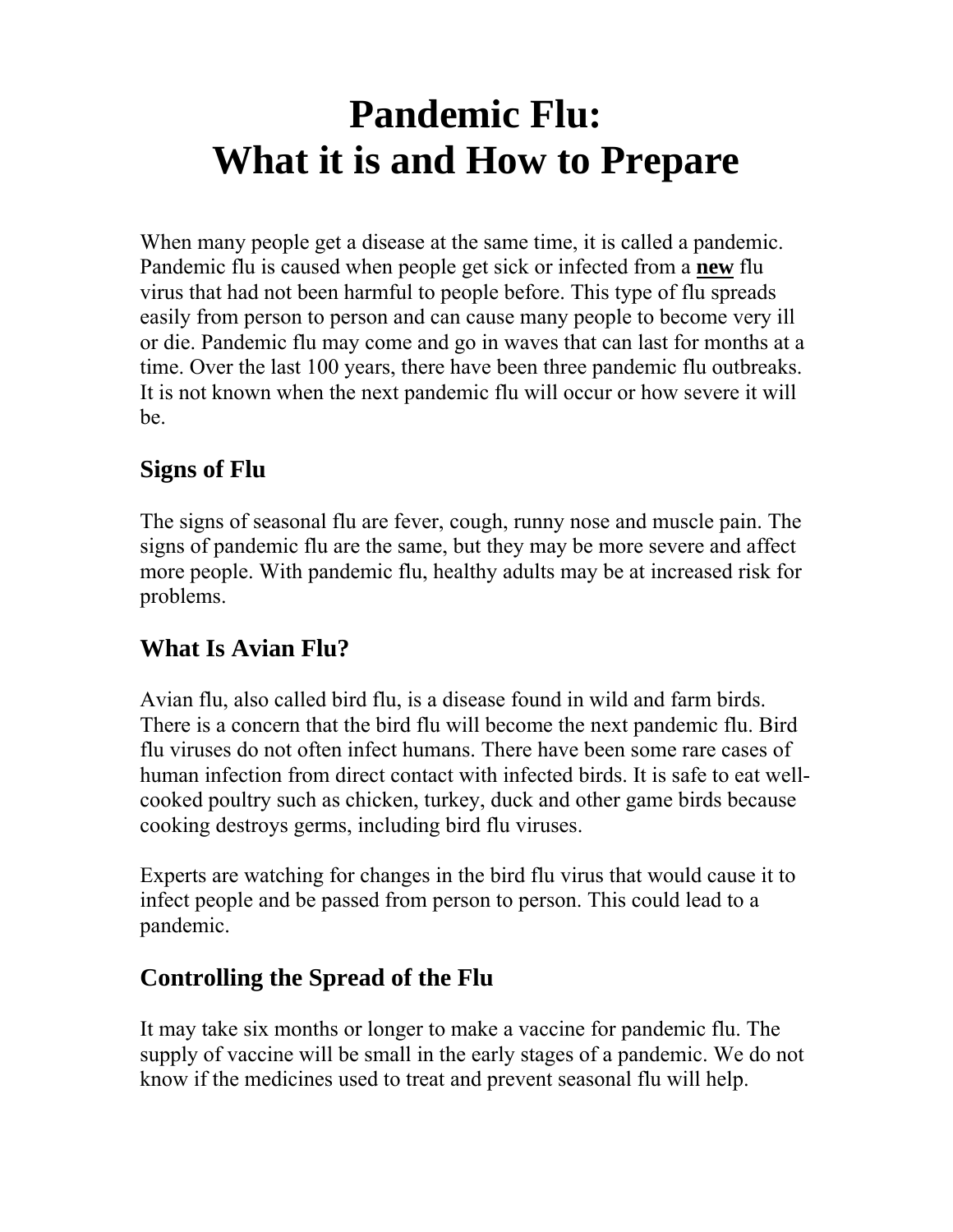To help prevent spreading the flu, be sure to:

- **Wash your hands often** with soap and water. Use alcohol-based hand sanitizer when soap and water are not available.
- **Avoid touching your eyes, nose, and mouth.** The flu often spreads this way.
- **Cover your mouth and nose with a tissue when you cough or sneeze.** Throw the tissue away and wash your hands. If you do not have a tissue, cough or sneeze into your shoulder or arm.
- **Clean surfaces** such as countertops, sinks, faucets, doorknobs, telephones and light switches with a disinfectant cleaner or a cleaner with bleach. You can also mix your own water and bleach solution. Mix ten parts water with one part bleach.
- **Limit your contact with those who are ill.**
- **Avoid shaking hands** if you are ill and with others who are ill.
- **Stay away from others when you are sick.** Stay home from work, school or running errands if you can.
- **Get a full night's rest, eat a healthy diet and drink at least eight glasses of liquids each day.**

# **If many people are ill with pandemic flu:**

- Hospitals and doctors' offices will be very busy.
- You may need to stay home to care for ill family or children.
- Schools and child care centers may close.
- Stores may be in short supply of food, water, medicines and medical supplies.
- Basic services and many businesses such as banks, post offices, restaurants and stores may close or have fewer workers.
- Buses may be stopped and gasoline may be limited.
- People may be told not to attend group functions such as volunteer meetings, clubs, sports, music events and church services.

# **Plan Ahead**

Plan ahead to help protect you and your family and limit the effects of pandemic flu.



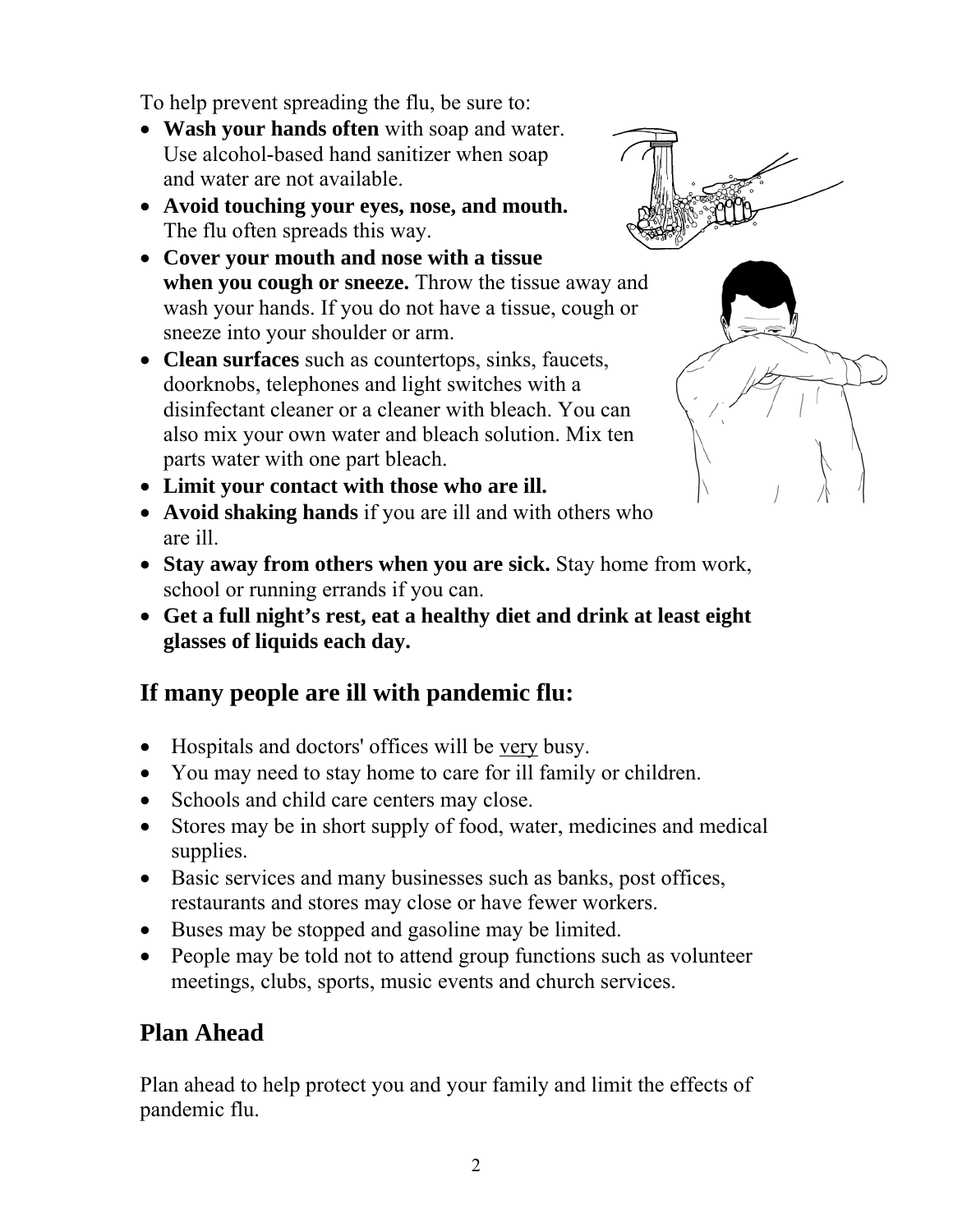Use these three steps to prepare:

- 1. **Make a plan** for you and your family at home. Plan for how a pandemic might affect your work.
- 2. **Prepare an emergency kit** of supplies.
- 3. **Listen for information** about what to do and where to go during a flu outbreak.

### **Step 1. Make a Plan**

Make a plan for you and your family at home. Plan for how a pandemic might affect your work.

#### **Your Plan for Home**

Talk to your family about this plan so they know what to do. Have a backup plan in case someone gets sick and cannot care for your family. Your plan should include:

- $\Box$  An emergency phone and e-mail contact list. Share it with family members, work, schools and child care centers.
- $\Box$  Someone to care for your children at home in case you cannot be there or you become ill.
- $\Box$  A local and an out of town emergency contact.
- $\Box$  Health information for each member of the family including the date of birth, blood type, allergies, past and current medical problems, current medicines and dosages, medical equipment and copies of medical insurance cards.
- $\Box$  Doctors' names and phone numbers.
- $\Box$  Locations of hospitals near work, school and home and their phone numbers.
- $\Box$  Locations of local and state health departments and their phone numbers.
- $\Box$  Pharmacy name and phone number.
- $\Box$  Religious or spiritual information.
- $\Box$  Someone to care for your pets in case you cannot be there or you become ill. Keep your pets up to date on vaccines and have a copy of your pets' vaccine records in case they need to go to a shelter.
- $\Box$  Pets' veterinarian name and phone number.

#### **Your Plan for Work**

If you work:

- $\Box$  Discuss work policies with your boss. Ask:
	- $\Box$  How the business will continue during a pandemic.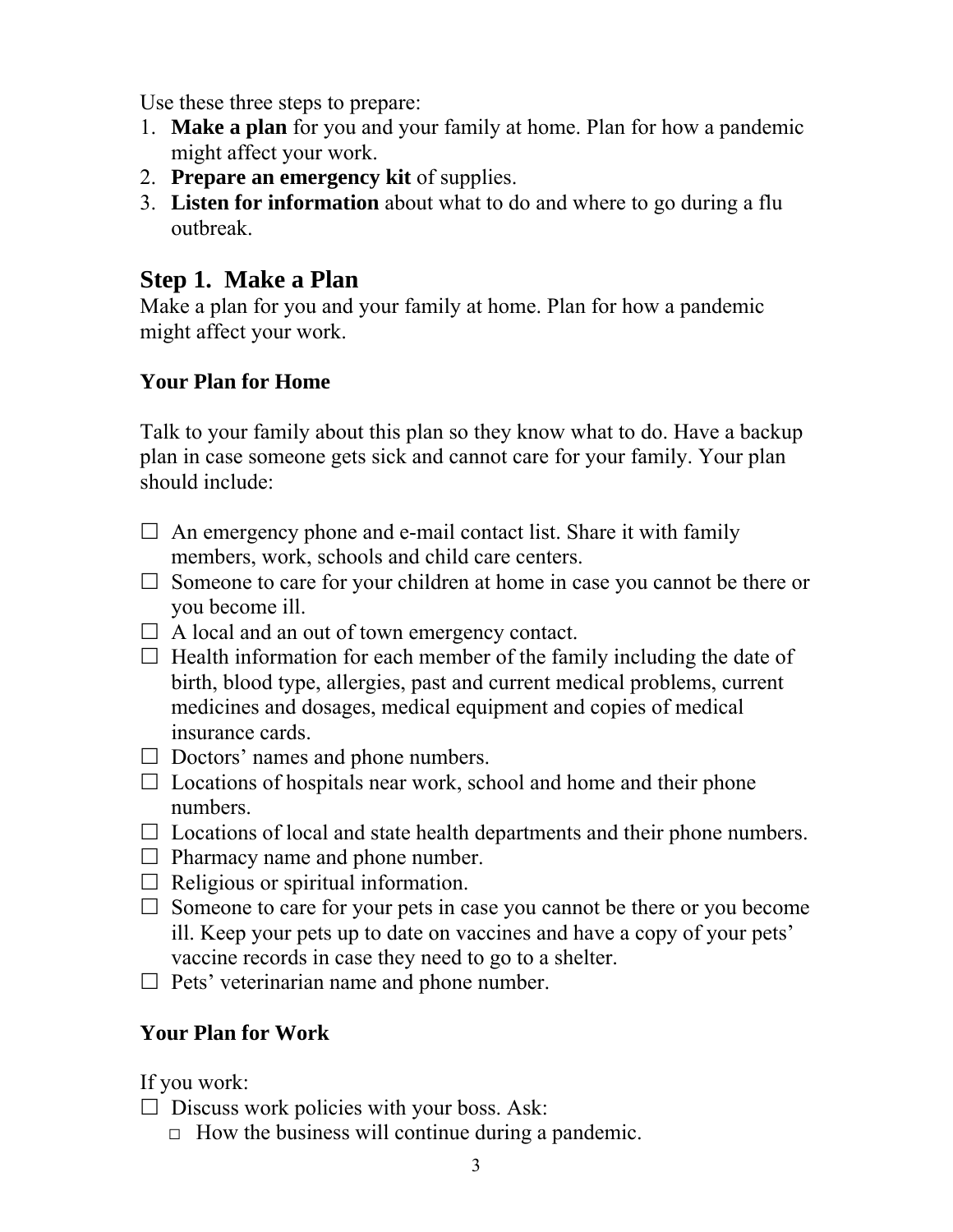- $\Box$  If you can take time off to care for yourself or a family member.
- $\Box$  What will happen if you stay home with ill family.
- $\Box$  If you can work from home or if you are expected to come to work.
- $\Box$  Understand you may be asked to stay home from work or come in and do other tasks.
- $\Box$  Plan for less or no income if you are unable to work or the company closes.

If you own a business:

- $\Box$  Make an emergency plan and talk to your employees about it. Test and revise your plan as needed.
- $\Box$  Decide which employees and supplies are needed to maintain the business.
- $\Box$  Provide infection control supplies such as hand sanitizer, tissues and waste cans for soiled items.
- $\Box$  Look at how pandemic flu could impact the business' finances, shipping and travel.
- $\Box$  Define your policies on employees working from home, caring for ill family or paying for employee illness.

# **Step 2. Prepare an Emergency Kit**

Have a **2 week supply** of these items for **each person and pet**.

#### **Food and Other Items**

- $\Box$  Water in clean, sealed plastic containers store 1 gallon for each person for each day
- $\Box$  Ready to eat canned meats, fruits and vegetables
- $\Box$  Manual can opener
- $\Box$  Protein or fruit bars
- $\Box$  Dry cereal, granola, nuts and crackers
- $\Box$  Peanut butter
- $\Box$  Dried foods such as dried fruit and dehydrated meals
- $\Box$  Canned juices
- $\Box$  Powdered milk or cans of evaporated milk
- $\Box$  Cans or jars of baby food and baby formula
- $\Box$  Pet food

#### **Medical, Health and Emergency Items**

- $\Box$  Prescribed health supplies
- $\square$  Prescription medicines
- $\Box$  Over the counter medicines to treat fever, pain, stomach problems, coughs, colds and diarrhea